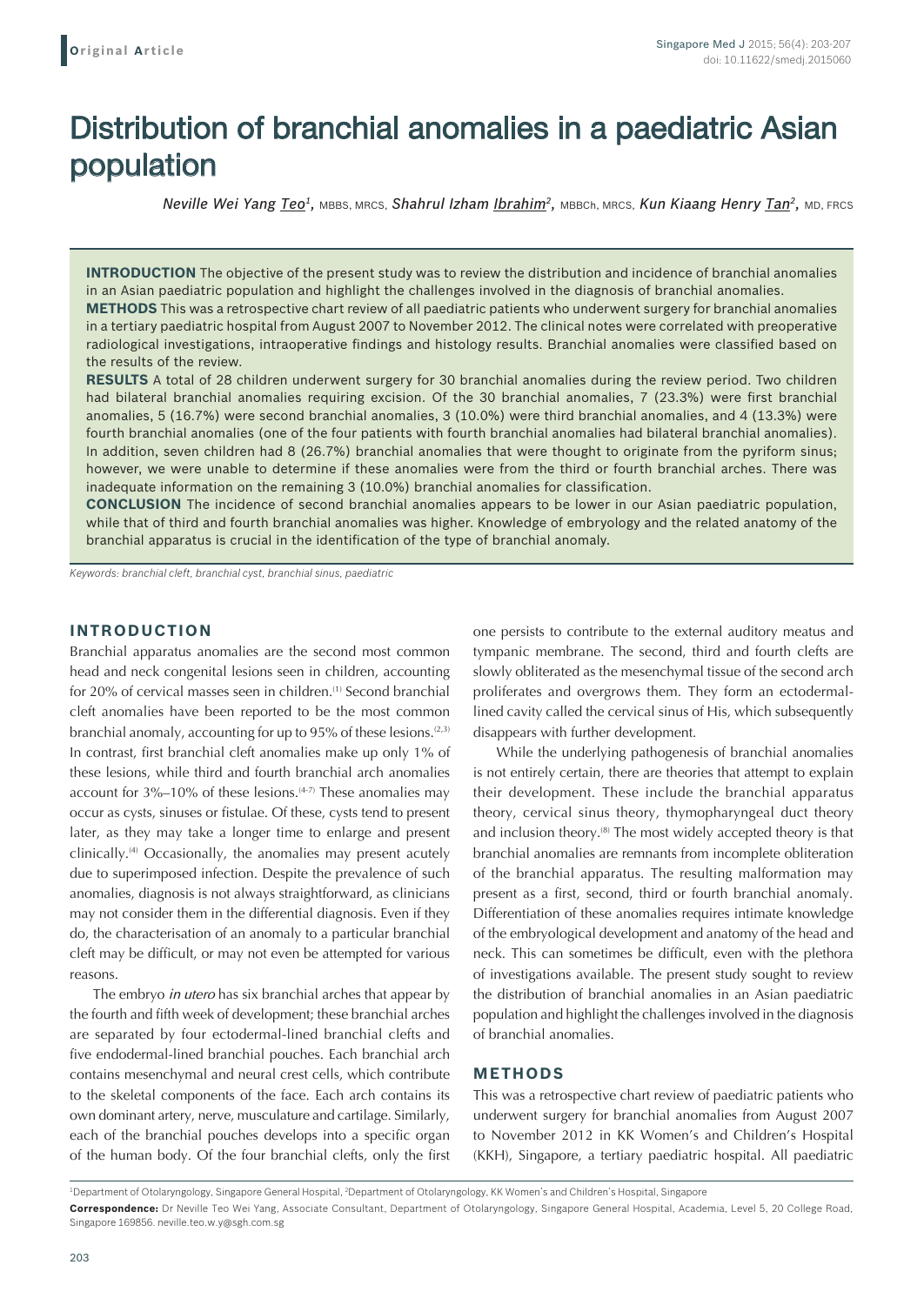patients treated for branchial anomalies during the study period were included.

The list of patients was retrieved from the hospital's electronic medical records. The patients' presenting history, physical findings and scans from preoperative imaging were examined. The operative records of the patients were studied in order to retrieve the intraoperative findings, which were crucial in determining the level of branchial anomalies. Histology results were also reviewed to ensure that they corresponded to the clinical findings in each case. The collected data was independently analysed by two of the authors involved in the study. Classification of the level of branchial anomaly was performed based on the data collected, with the greatest reliance placed on the operative findings and postoperative surgical diagnosis provided by the operating surgeon. In cases where seemingly conflicting results among the clinical, radiological and operative findings were found, the operative records, if sufficiently detailed, were used as the final diagnosis. Approval for the present study was obtained from the local Institutional Review Board.

First branchial cleft anomalies were easily distinguishable from other anomalies, as they typically occur around the ear. In comparison, second, third and fourth branchial anomalies tend to occur lower in the neck. While these branchial anomalies are classically distinguished by their course as well as internal and external openings, both the internal opening in the pharynx and the external opening in the neck may not always be present. In cases where the collated data was inconclusive, they were reflected as such.

## **RESULTS**

A total of 28 children (14 male, 14 female) underwent surgery for 30 branchial anomalies during the review period, which lasted for five years and four months. Two children had excision of bilateral branchial anomalies. The age of the children at the time of surgery was 1–18 years. All 28 children were of Asian ethnicity (15 Chinese, 6 Malay, 2 Indian, 2 Sikh, 2 Indonesian and 1 Cambodian). The procedures were performed by either a paediatric surgeon or paediatric otolaryngologist at KKH.

Of the 30 branchial anomalies, 7 (23.3%) were first branchial anomalies, 5 (16.7%) were second branchial anomalies, 3 (10.0%) were third branchial anomalies, and 4 (13.3%) were fourth branchial anomalies (one of the four patients with fourth branchial anomalies had bilateral branchial anomalies). Seven patients had 8 (26.7%) branchial anomalies that were thought to originate from the pyriform sinus; however, we were unable to determine if these anomalies were from the third or fourth branchial arches. There was inadequate information on the remaining 3 (10.0%) branchial anomalies for classification.

Of the seven patients who had eight branchial anomalies originating from the pyriform sinus, all but one had internal openings in the pyriform sinus. The single branchial sinus without an internal opening in the pyriform sinus was found in a child who had bilateral branchial sinuses; the fistula on the right branchial sinus opened into the pyriform sinus, while the tract on the left did not. All seven patients presented with infections of the branchial anomalies. Five patients had a cystic mass or abscess within the neck; three of these five abscesses were adjacent to the upper pole of the thyroid gland. As the exact courses of the tracts of these branchial anomalies were not identifiable intraoperatively, we were unable to make a definite diagnosis of their origins (i.e. from the third or fourth branchial arch).

All the seven patients with first branchial cleft anomalies presented with swelling at the postauricular region. None of them had an external sinus opening, and only one patient was found to have an internal opening in the external auditory canal. Half of these seven patients presented with either persistent or recurrent infections of the postauricular abscesses, which prompted the consideration of first branchial cleft cysts. 2 (28.6%) patients did not present with infection of the first branchial cleft cyst.

Imaging assessment was obtained for 18 of the 30 branchial cleft anomalies that were surgically treated. The remaining branchial cleft anomalies underwent surgical treatment based on their clinical presentations. Paediatric otolaryngologists ordered imaging for 12 of the 15 (80.0%) patients seen by them, while paediatric surgeons did so for 5 of their 13 (38.5%) patients. The type of imaging assessment performed included computed tomography (CT), ultrasonography (US) and magnetic resonance (MR) imaging. The main imaging modality used was CT (82.4%), followed by US (23.5%) and MR imaging (11.8%). In three patients, more than one imaging modality was used; two patients underwent both CT and US, while one patient underwent CT and MR imaging. Accurate diagnosis of the branchial cleft malformation was made via imaging in 16 of the 18 (88.9%) cases that underwent preoperative imaging. The imaging reports of the remaining two cases noted the presence of a neck abscess, with no mention of the possibility of a branchial cleft anomaly. Imaging was accurate in predicting the correct level of branchial cleft malformation in 13 of the 18 (72.2%) cases.

#### **DISCUSSION**

Second branchial anomalies are believed to be the most common type of branchial anomaly, accounting for up to 95% of all branchial apparatus anomalies; first branchial anomalies have been reported to make up only 1% of all branchial apparatus anomalies, while third and fourth branchial anomalies are reportedly even rarer than first branchial anomalies.<sup>(2-7)</sup> However, on reviewing the published literature that focused specifically on paediatric patients, we found that this frequently reported distribution may not be accurately reflected in paediatric populations.(1,4,9,10)

Table I compares some of the findings of relevant studies with those of the present study. First branchial cleft anomalies were found to regularly account for over 15% of branchial anomalies in paediatric studies. $(1,4,9,10)$  Our findings, however, differ from those of these studies, in that second branchial anomalies occur less commonly in our paediatric patients. The distribution of third and fourth branchial anomalies in the present study appears to be similar to that of these studies. However, if the group of patients who had undetermined third or fourth branchial anomalies were included in the analysis, the results would suggest a much higher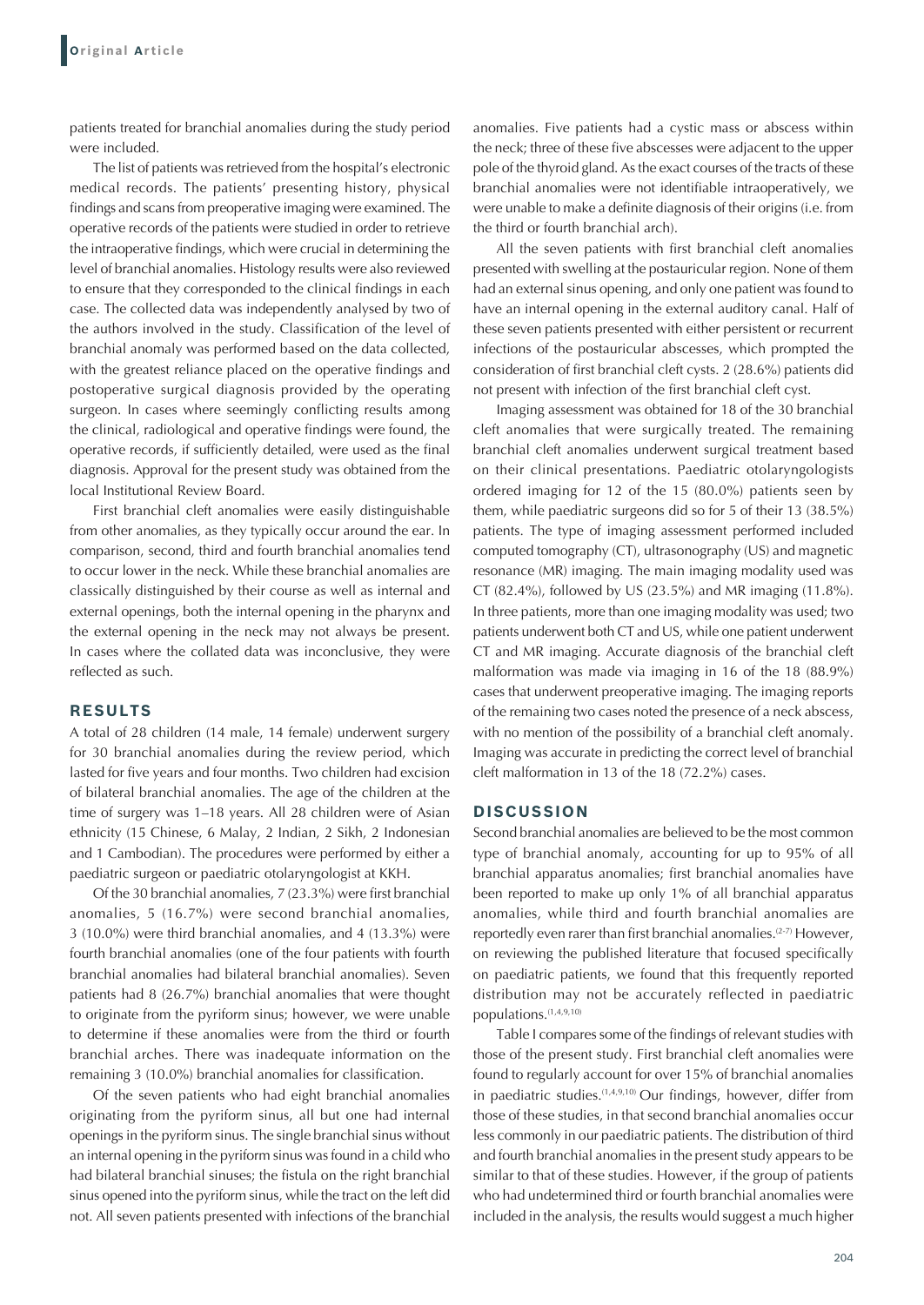| Study, year                           | <b>Duration</b><br>(yr) | No. of<br>cases | Branchial anomaly (% of cases) |               |              |               |
|---------------------------------------|-------------------------|-----------------|--------------------------------|---------------|--------------|---------------|
|                                       |                         |                 | <b>First</b>                   | <b>Second</b> | <b>Third</b> | <b>Fourth</b> |
| Choi and Zalzal, 1995 <sup>(4)</sup>  | 10                      | $52*$           | 25.0                           | 40.4          | 7.7          | 1.9           |
| Nicollas et al, 2000 <sup>(9)</sup>   | 15                      | 64              | 31.3                           | 57.8          | $\Omega$     | 10.9          |
| Schroeder et al, 2007 <sup>(10)</sup> | 10                      | 69              | 18.8                           | 73.9          | 7.2          | $\Omega$      |
| Bajaj et al, $2011^{(1)}$             | 10                      | 80              | 18.8                           | 77.5          | $\Omega$     | 3.8           |
| Present study, 2013                   | 5                       | 30 <sup>†</sup> | 23.3                           | 16.7          | 10.0         | 13.3          |

**Table I. Comparison of the reported distributions of branchial anomalies in paediatric populations.**

\*13 (25.0%) cases were of undetermined origin. †3 (10.0%) cases were of undetermined origin; 8 (26.7%) cases had internal openings in the pyriform sinus, but whether they were from the third or fourth branchial apparatus could not be determined.

incidence of these branchial anomalies in our local paediatric population.

Work classified first branchial cleft anomalies into type I and type II.<sup>(11)</sup> The former is defined to be of ectodermal origin, typically extending to the postauricular crease, and is considered a duplication of the membranous external auditory canal (Fig. 1). The latter is defined to be of ectodermal and mesodermal origin, and may present as an abscess below the angle of the mandible; it is considered a duplication anomaly of the membranous external auditory canal and pinna. First branchial cleft anomalies are thought to be relatively uncommon, reportedly accounting for only 1%–4% of all branchial anomalies.(1,5) These should be differentiated from preauricular sinuses, as their embryology and treatment are distinct. Preauricular sinuses arise from abnormalities in auricular development. Two theories have been postulated to explain this, namely incomplete fusion of the hillocks of His (which arise from the first two branchial arches) and ectodermal folding. Confusing a first branchial cleft anomaly for a preauricular sinus or cyst is potentially dangerous; such a mistake could result in injury to the facial nerve, or incomplete excision.

Other studies have reported higher incidences of first branchial cleft anomalies.<sup>(4,9)</sup> Similarly, the present study found a high incidence of first branchial anomalies (23.3%). This higherthan-expected rate of occurrence is important, as clinicians treating cystic lesions or abscesses at the postauricular and periparotid regions should be aware of the possibility of a first branchial cleft anomaly, especially if infection is recurrent or persistent despite previous incision and drainage procedures. Common differentials for first branchial anomalies include epidermal cysts, dermoid cysts, mastoid abscesses, postauricular lymphadenopathy and parotid lesions.

Second branchial cleft anomalies were first described by Bailey in 1929.<sup>(12)</sup> They were classified into the following four types: (a) type I is found deep to the platysma and anterior to the sternocleidomastoid; (b) type II lies anterior to the sternocleidomastoid, lateral to the carotid space and posterior to the submandibular gland (Fig. 2); (c) type III extends medially between the internal and external carotid arteries; and (d) type IV abuts the pharyngeal mucosal wall and may extend superiorly to the skull base.<sup>(12)</sup> Traditionally, second branchial cleft anomalies are reported to be the most common type of branchial cleft malformation, with rates ranging up to 95%.<sup>(2,3)</sup> In the present study, only 16.7% of the anomalies arose from the second branchial cleft, and all the second branchial cleft anomalies were



Fig. 1 Axial CT image of a first branchial cleft cyst shows external pus discharge (arrow) and a deeper abscess cavity along the external auditory meatus (arrowhead).

branchial cysts, with no sinus tract communicating intraorally. One possible explanation for the significantly lower incidence of second branchial anomalies in our paediatric study population is that branchial cysts may present later in life, as it takes a longer time for them to increase in size and to become clinically significant. We are unable to explain the absence of second branchial sinuses or fistulae in our study population; our results may have been skewed due to the relatively small number of patients in the study.

Third branchial arch anomalies originate from the base of the pyriform sinus. They pierce the inferior constrictor medial to the greater cornu of the hyoid bone and lateral to the superior laryngeal nerve, before looping over the hypoglossal nerve below the glossopharyngeal nerve. They then course inferiorly, posterior to the internal carotid artery and anterior to the vagus nerve. If present, the external opening can be found over the anterior border of the sternocleidomastoid muscle, between the middle and lower third.<sup>(13,14)</sup> In theory, fourth branchial arch anomalies follow a more convoluted route than third branchial arch anomalies. The former originate from the apex of the pyriform sinus medial to the superior laryngeal nerve, and travel inferiorly in the tracheoesophageal groove, behind the thyroid gland and parallel to the recurrent laryngeal nerve into the mediastinum, where they loop around the aorta on the left and subclavian artery on the right. They then ascend into the neck, posterior to the common carotid artery to reach the hypoglossal nerve, where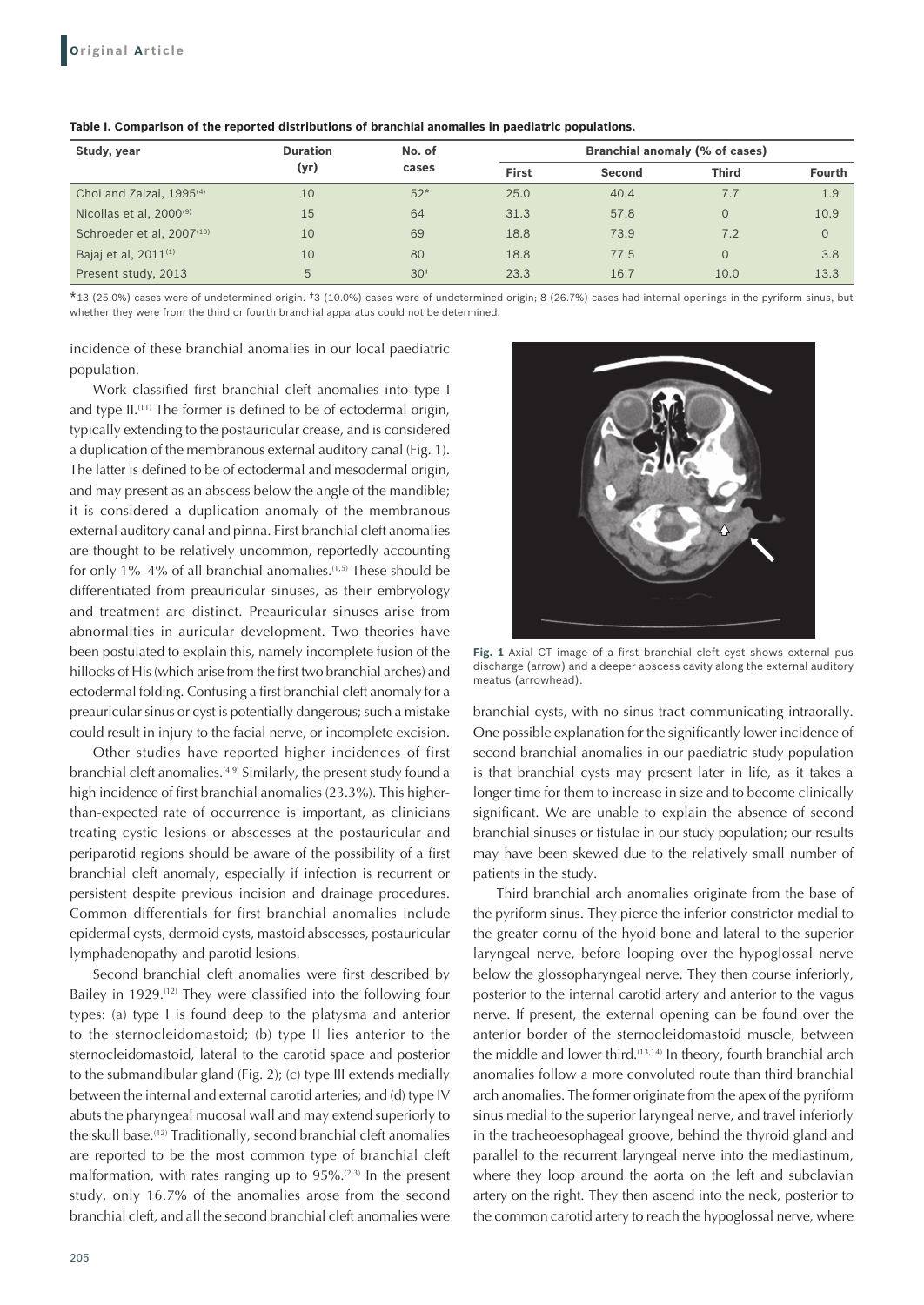

**Fig. 2** (a) Axial and (b) coronal CT images show a second branchial cleft cyst (arrowheads) located medial to sternocleidomastoid muscle and lateral to the carotid sheath.



**Fig. 3** (a) Axial and (b) sagittal CT images of a fourth branchial cleft cyst show the cyst involving the left thyroid lobe (arrowheads).

a second loop is made around the nerve to end at the anterior border of the sternocleidomastoid muscle.<sup>(6,14)</sup> In view of their close proximity to the thyroid gland, third and fourth branchial anomalies can sometimes present as suppurative thyroiditis or intrathyroidal abscesses (Fig. 3).

In the present study, third and fourth branchial arch anomalies accounted for 10.0% and 13.3% of the branchial anomalies, respectively. Third and fourth branchial arch anomalies were distinguished by observing the aforementioned anatomical differences in their tracts. Together with the seven patients with branchial sinuses opening into the pyriform sinus, branchial anomalies originating from the third and fourth branchial arches were found in 13 of the 28 (46.4%) patients. This incidence is significantly higher than that reported in the literature thus far. As compared to the studies listed in Table I, only Asian patients were included in the present study, suggesting that there may be a higher incidence of third and fourth branchial anomalies among Asian children. However, further studies are needed to confirm this, as our study population was not representative of all Asian nationalities and ethnicities. Although there was one

published study that investigated congenital cysts in Taiwanese children,<sup>(15)</sup> it did not provide information on the distribution of branchial anomalies.

Imaging yields a high rate of preoperative diagnosis of branchial anomalies, and this was true in the present study. CT and MR imaging are able to provide excellent anatomical detail, while US has the advantage of greater tolerability by children and no exposure to ionising radiation (thus allowing serial monitoring of the size and character of the cystic masses). Sedation may be required for younger children undergoing MR imaging, as they may be unable to cooperate with the examination requirements. We were not able to compare the accuracy of the imaging modalities due to the small number of patients who underwent US and MR imaging.

Several methods can be used to identify the presence of internal openings of branchial anomalies, if any. These include radiographic imaging (e.g. contrast swallow or fistulograms), or direct visualisation using a flexible nasolaryngoscope, an intraoperative laryngoscope or an oesophageoscope. Occasionally, probing of the tract from its external opening